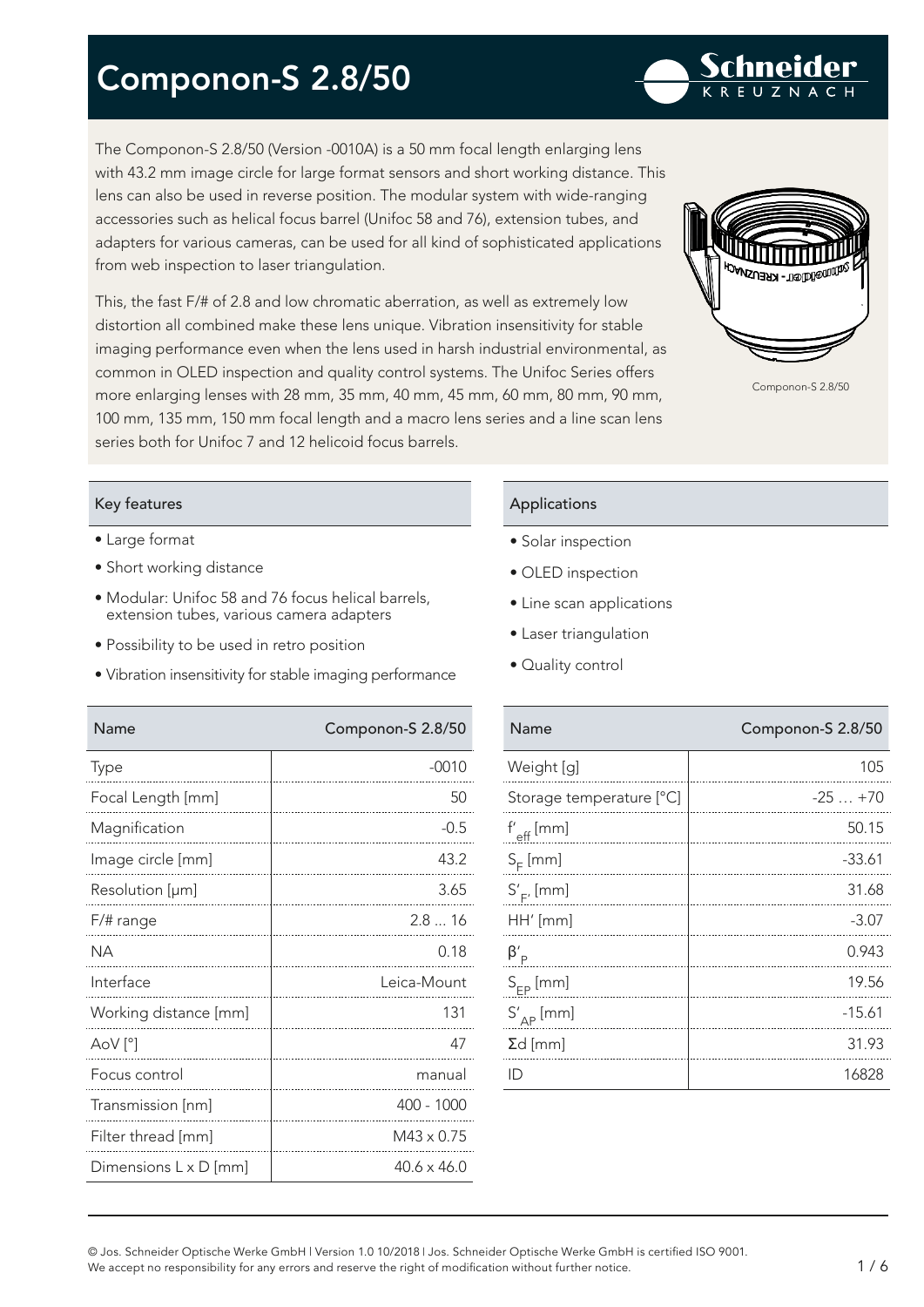









#### © Jos. Schneider Optische Werke GmbH | Version 1.0 10/2018 | Jos. Schneider Optische Werke GmbH is certified ISO 9001. We accept no responsibility for any errors and reserve the right of modification without further notice. 2 / 6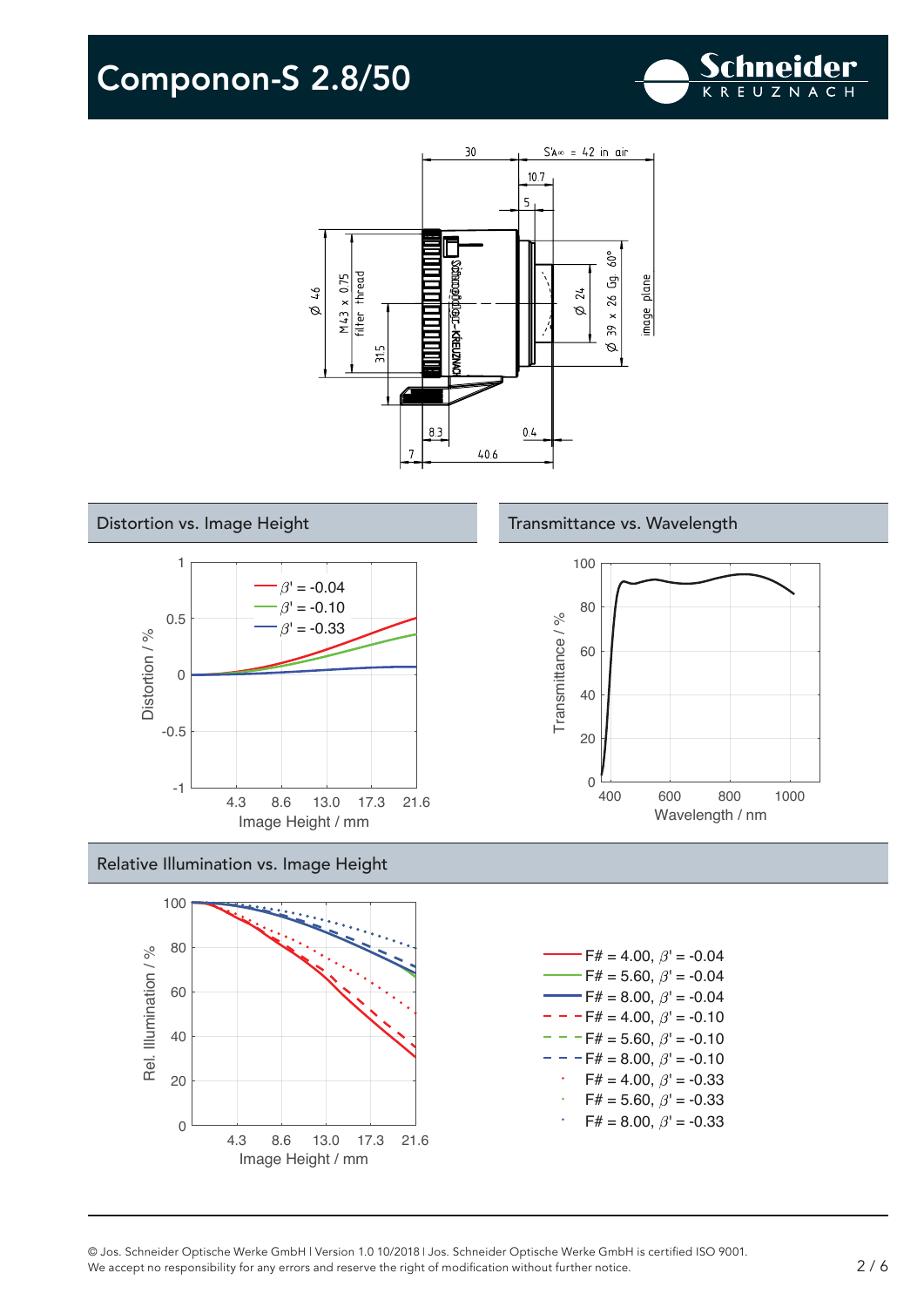

| Spectrum Name    |  |  |  |  |  |  |
|------------------|--|--|--|--|--|--|
| Wavelenghts [nm] |  |  |  |  |  |  |
| Weights          |  |  |  |  |  |  |

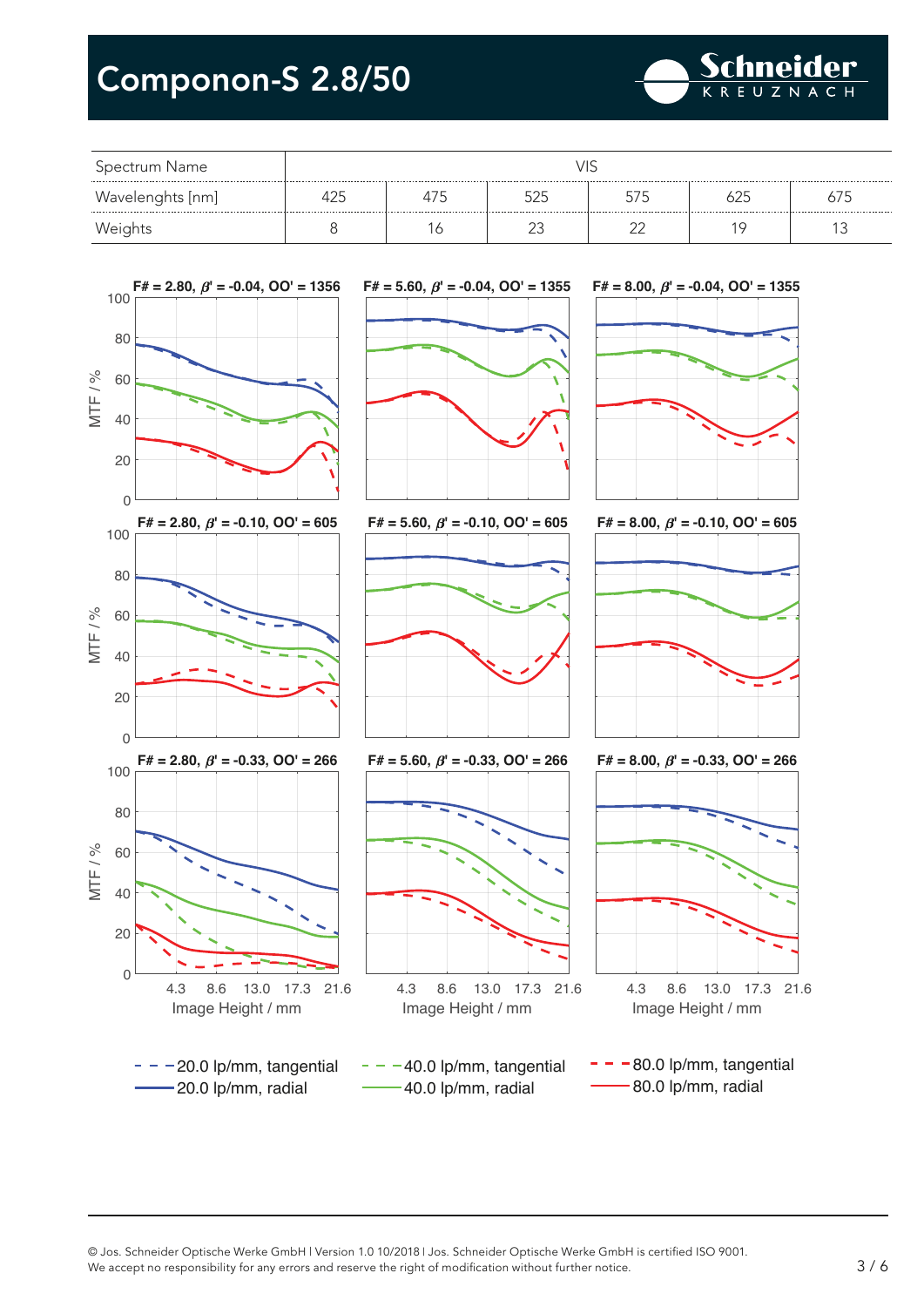| Accessories | Mount                        | Length            | ID      |
|-------------|------------------------------|-------------------|---------|
| Macro       | UNIFOC 58 Leica / T2         |                   | 39549   |
|             | UNIFOC 76 Leica / M58 x 0.75 |                   | 13048   |
| Ext. Tube   | T2/T2                        | 25 mm             | 41643   |
|             | $M58 \times 0.75$            | $10 \, \text{mm}$ | 13051   |
|             | $M58 \times 0.75$            | 25 mm             | 13050   |
|             | $M72 \times 0.75$            | 5 mm              | 1072420 |
|             | $M72 \times 0.75$            | <b>10 mm</b>      | 1072421 |
|             | $M72 \times 0.75$            | $25 \, \text{mm}$ | 26406   |
|             | $M72 \times 0.75$            | 50 mm             | 1054733 |
|             | $M95 \times 1.0$             | $25 \, \text{mm}$ | 1062892 |
|             | M95 x 1.0                    | 50 mm             | 1062893 |
|             | M95 x 1.0                    | 100 mm            | 1062894 |
| Adapter     | M58 / M72 x 0.75             |                   | 13052   |
|             | M58 / M95 x 1                |                   | 1062891 |
|             | T2 / C-Mount                 |                   | 41629   |
|             | T <sub>2</sub> / Nikon       |                   | 21591   |
|             | M50 x 0.75 for CPN-S 135/150 |                   | 17231   |

Schneider